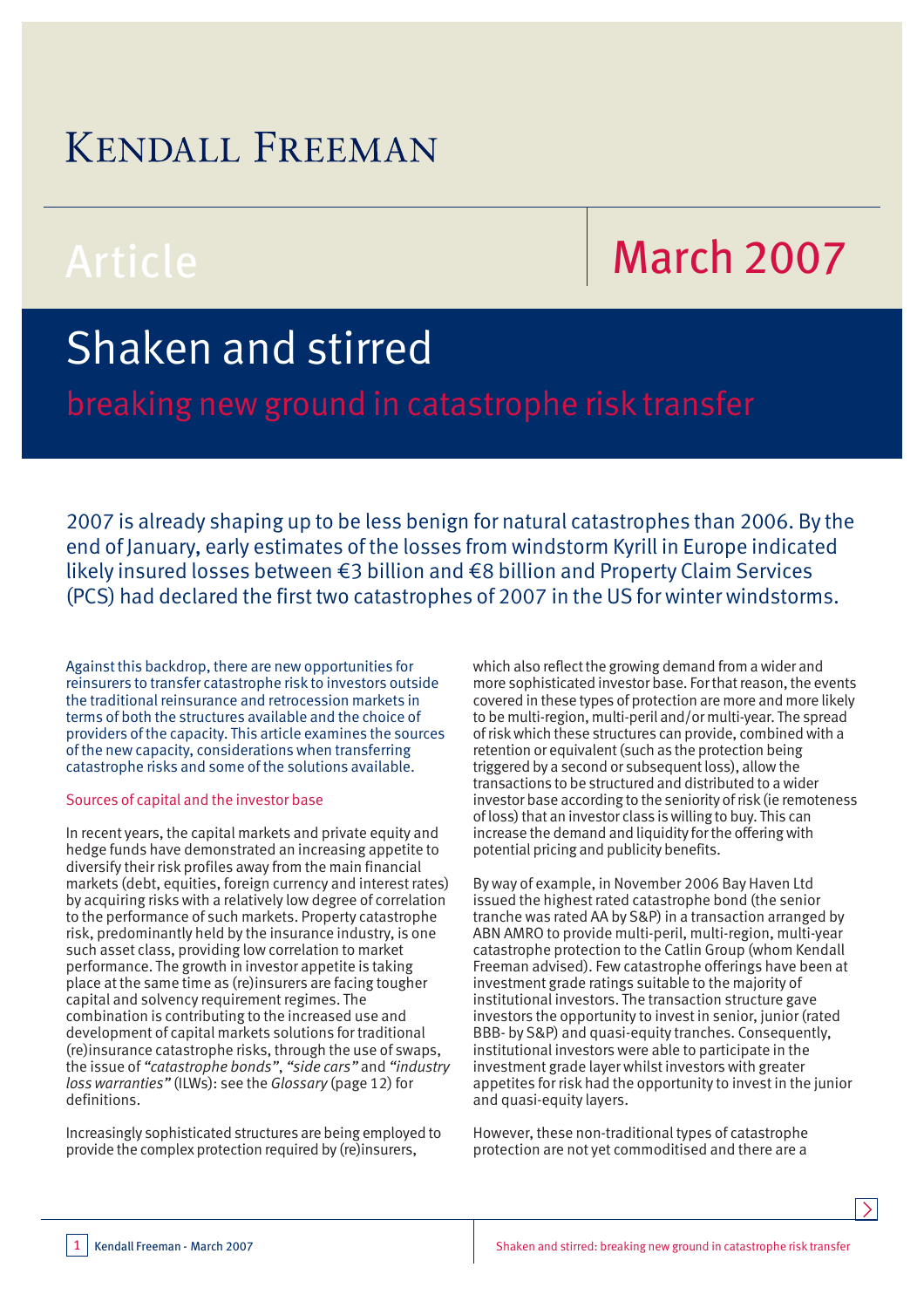number of issues with such structures and their triggers which demand a high degree of bespoke tailoring to the particular circumstances of the protection sought.

#### Defining the protection

An important initial consideration is whether to obtain protection on a pure indemnity basis (such as reinsurance) or a synthetic basis (for example, using industry loss or parametric measures such as the Bay Haven transaction described above). This is critical to determining whether the occurrence of a particular event requires a loss payment and the amount of that loss payment. Acquiring catastrophe protection on a synthetic basis frees the protection buyer (the (re)insurer) from the need to establish that it has suffered loss and the amount of such loss.

The flip-side to valuing loss on a non-indemnity basis is that the protection is not wholly aligned with the (re)insurer's underlying risk. The protection buyer's analysis of the degree of non-alignment, or *"basis risk"*, is a key factor in its buying decision and is discussed further.

Whatever mechanism is chosen, defining the protection is key. That is, what are the events for which protection is sought, how is the loss measured, what triggers payment to the protection buyer and what is the amount of the payment to be made once triggered?

Event definitions should as a minimum set out the following:

- type of event (eg hurricane or earthquake)
- description of the event (eg to distinguish the loss caused by an earthquake from that of a related tsunami or loss caused by a hurricane from the related storm surge)
- location of the event and/or location of loss
- what constitutes a single event or multiple events, for example where:
	- two hurricane systems combine
	- one hurricane affects two territories
	- > three earthquakes, not including pre/after shocks, occur within a two day period along a single fault line, but at least 200km apart.

Some seemingly straightforward elements can be surprisingly difficult to define. For example, anyone who attempts to formulate a territorial definition of Japan will discover that it is still at war with Russia (a position that remains unchanged since hostilities ceased at the end of World War II), as no peace treaty has been concluded between the two states owing to unresolved sovereignty disputes over several islands!

It is also usually necessary to define certain temporal aspects of events and the cover, including:

- when an event starts and ends
- limits on the duration of an event (to limit the data to be processed for parametric modelled losses and to separate single from multiple events – an issue particularly relevant to earthquakes)
- the period in which the event must occur to be covered

— whether an event must have completed or need only have started during the covered period.

Additionally, the event definitions must be reconciled with the trigger mechanism for payment. If a PCS estimate of industry loss forms the basis for determining whether a trigger is satisfied or the amount of a loss payment, the relevant event definition must be wholly aligned with the event for which PCS provides its estimate. For example, if the PCS estimate for loss arising from an earthquake includes damage arising from a related flood, but excludes tsunami, that may need to be reflected in the event definition. Similarly, whether the PCS estimate of the industry loss in respect of a particular catastrophe type includes workers' compensation claims is likely to impact the level of any trigger threshold set for that type of catastrophe.

Despite recent calls in Europe for an equivalent service, as yet there is no equivalent to PCS outside the US. Consequently, non-US catastrophe events require a mechanism to determine whether the loss threshold has been reached and typically parametric models are used to achieve this. However, the use of bespoke parametric models produces other issues that must be addressed in the documentation, such as:

- the data (eg peak and/or average wind speeds) required to operate the model for each covered event type and from which locations and sources
- the locations used to model the covered loss
- ownership of the model and who is licensed to use it
- the contingency arrangements in the event that the owner of the model ceases to provide the required modelling service.

The greater the clarity of the event definitions, triggers and valuation mechanisms, the less friction there will be in the protection and the risk of investor challenge will be reduced.

#### Basis risk

While reinsurance is a contract of indemnity against the cedant's actual loss, ILWs and catastrophe bonds provide a wide range of degrees of indemnity protection. ILW structures usually incorporate a double trigger based on industry loss and the cedant's actual loss in respect of the covered event, but the indemnity trigger may be set low enough that if the industry loss trigger is reached, it is virtually certain that so will the indemnity trigger.

Some catastrophe bond transactions are structured as reinsurance underwritten by a special purpose vehicle (SPV), which in turn issues to investors securities whose performance depends on actual losses claimed by the cedant under the reinsurance contract. However, increasingly, catastrophe bonds are based on industry loss or parametric, rather than indemnity, triggers because of the comparative loss experience with indemnity-based catastrophe bonds and their increased transparency for investors, which in turn makes the securities more liquid. In those transactions, the (re)insurer will enter into a derivative (a contract for differences known as a *"catastrophe swap"*) with the SPV.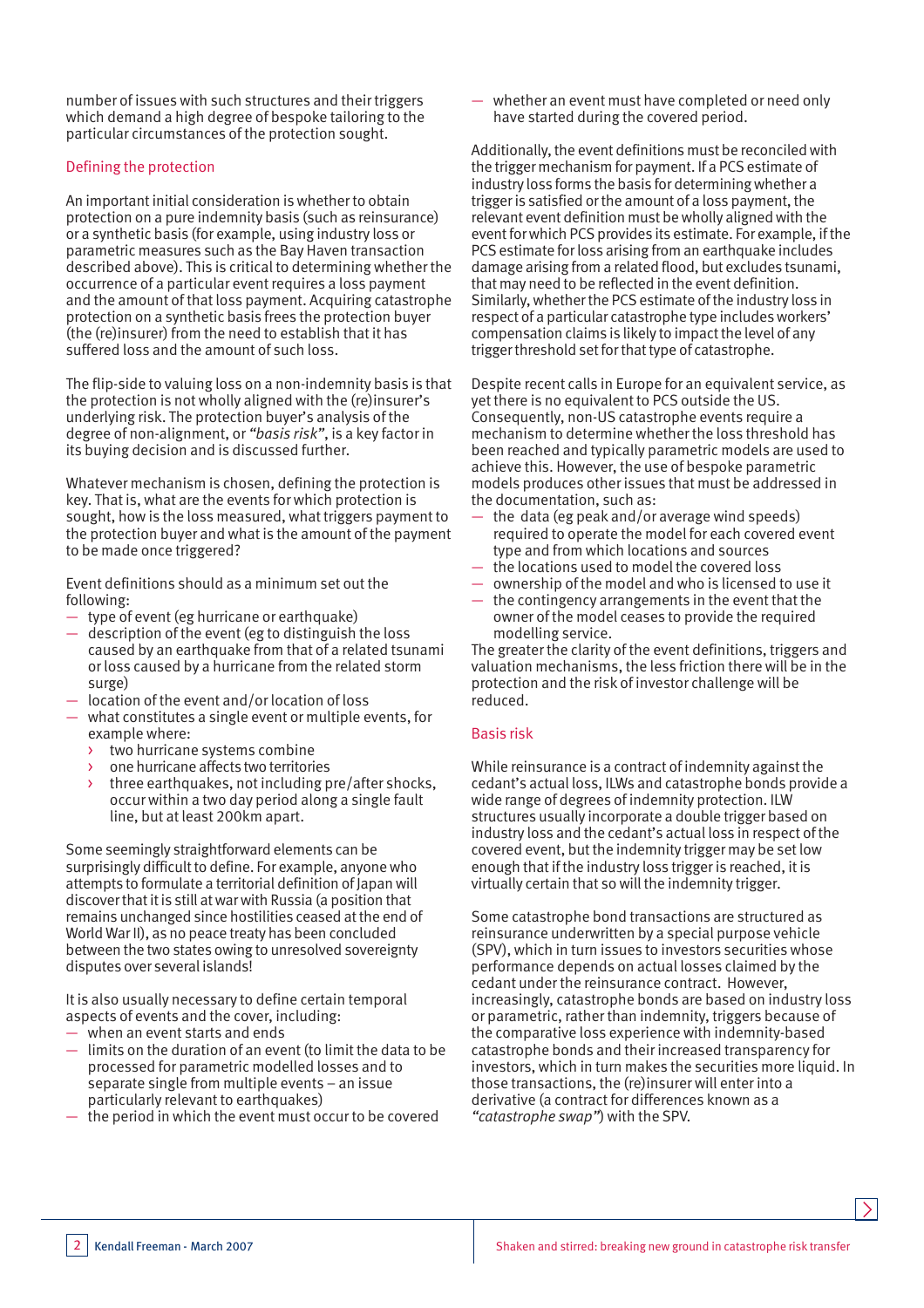Where ILWs and catastrophe swaps do not contain a material indemnity element, it is very possible that a difference will exist between the amount of the loss suffered by a (re)insurer on its inwards business and the amount of its recovery under the ILW or catastrophe swap. On the other hand, traditional reinsurance and retrocession provide indemnity cover offering a more perfect hedge against loss.

Of course, whichever basis is used, if the trigger threshold (or attachment point) is not reached there will be no loss payment. Additionally, a protection buyer's exposure may not be proportionate to the overall industry loss of a given catastrophe. For example, a hurricane causing an estimated US\$10 billion loss in the Gulf of Mexico, which typically falls below the trigger thresholds of catastrophe protection for Gulf hurricane events, may disproportionately impact an insurer with a large exposure to off-shore energy infrastructure in the Gulf.

The perceived advantages of the synthetic (non-indemnity) basis include:

- the speed of payment (likely to be quicker than on an indemnity basis but time (12-24 months) still needs to be allowed for industry losses to develop)
- increased certainty of payment and amount of payment (often in a prescribed amount) following satisfaction of a trigger
- reduced legal basis risk because such synthetic products generally reduce or avoid legal uncertainty (eg due to good faith issues such as non-disclosure and misrepresentation) through being effected on ordinary contract law rather than insurance law principles.

It is possible to mitigate the basis risk in synthetic products through the careful development of an appropriate set of triggers to define the risk, measure the loss, determine if a payment is due and the amount of that payment, as discussed above.

#### Onshore or offshore?

Another issue which frequently arises in non-traditional protections is the use of offshore vehicles in the structure. An offshore SPV is important in a number of types of structure, for example to *"transform"* risk from reinsurance (sold by the SPV to the buyer) into a capital markets product, or as a convenient bankruptcy remote mechanism for issuing listed securities (as in the Bay Haven transaction).

Typically, two factors have driven SPVs offshore: regulation and tax. However, the samelight touch regulatory structure which makes it easier to set up and run such vehicles

offshore may create additional legal and financial risk for the protection buyer. The Financial Services Authority (FSA) has made it clear that it will closely scrutinise the arrangements to ensure that any residual risks (including credit, market, liquidity and operational risks) are reflected in the buyer's individual capital assessment (ICA).

Following partial implementation of the EU's Reinsurance Directive by the FSA on 1 January this year, it is now possible to establish an Insurance Special Purpose Vehicle (ISPV) in the UK. It is already possible to establish similar vehicles (known as *"Special Purpose Reinsurance Vehicles"*) in Ireland and it will soon be possible in Germany. Briefly, an ISPV is a new corporate vehicle which fully funds its exposure to its cedant, whether by way of a debt issue or some other financing mechanism. The FSA will operate a simplified authorisation process in relation to ISPVs and will directly apply only light touch regulation, focusing on the effect the ISPV has on its cedant's risk profile. Because the entity is established in the UK, one legal system can apply to both the cedant and the ISPV and there is no perceived gap in the regulatory regime. A potentially significant benefit under the Reinsurance Directive that ISPVs may bring to cedants is the ability to treat the protection that they afford as an asset of the cedant rather than as reinsurance.

Tax issues may still inhibit the use of ISPVs in the UK, although depending on the requirements of the investors in the ISPV and the nature of their investment, it is likely to be possible to mitigate any adverse tax consequences, for example by the ISPV issuing quoted Eurobonds (bonds listed on a recognised exchange) to investors and by structuring the transaction to avoid the creation of a profit in the ISPV.

#### Conclusion

The sophisticated structures discussed in this article involve a high degree of bespoke tailoring to provide protection that responds to the buyer's requirements, that the investors are willing to sell and, if relevant, that the rating agencies rate at a satisfactory level. These structured solutions are not about replacing standard reinsurance and retrocession, but are a feature of both the shortage of capacity in the reinsurance market for catastrophe risks and the appetite of investors to carry risk in respect of high intensity, low frequency catastrophe events.

*As this article went to press, the Florida state government signed legislation to add up to \$17 billion in state backed capacity for buyers of property catastrophe reinsurance. The impact of this initiative on the reinsurance market is potentially considerable but remains to be seen.*